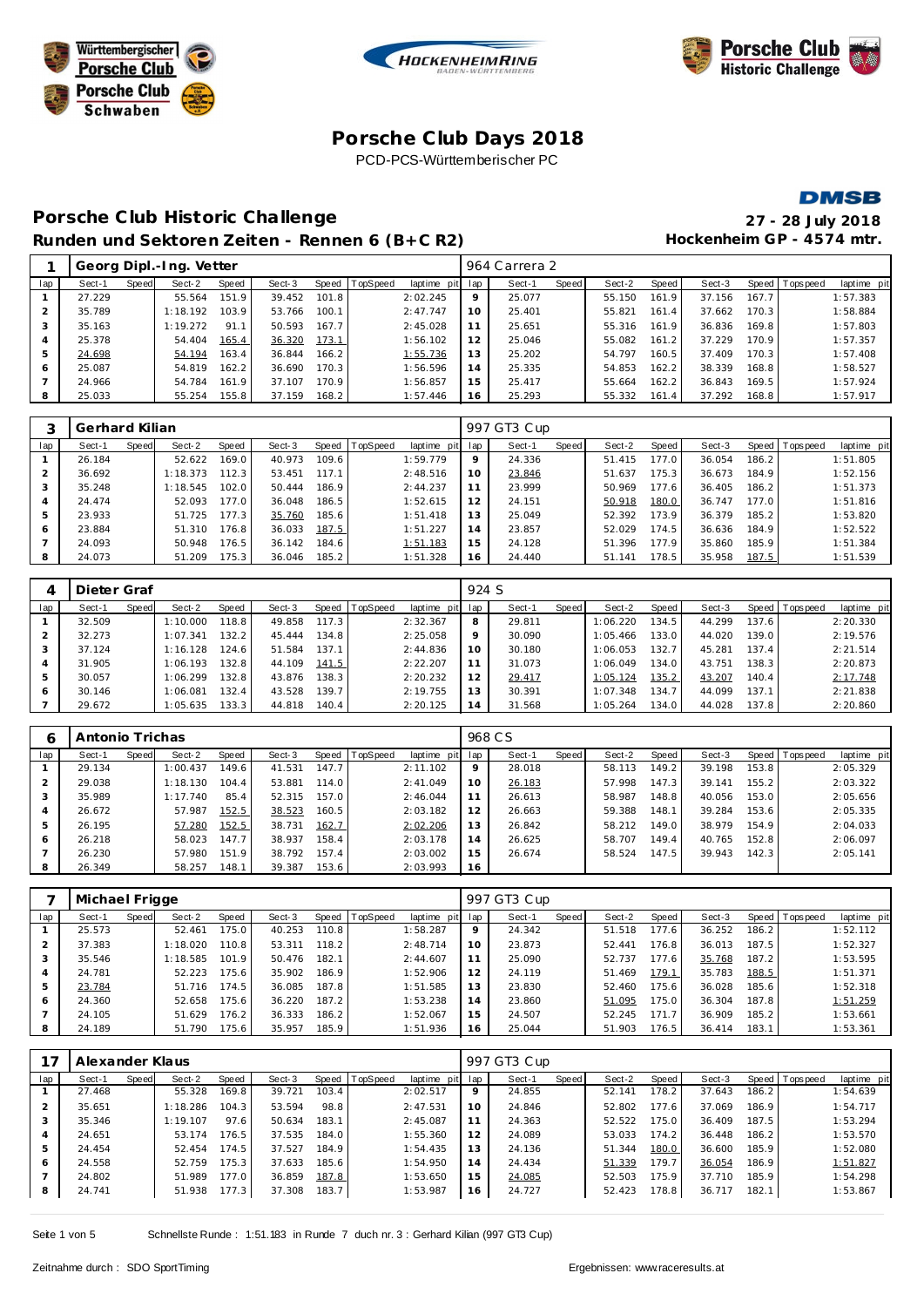





#### **Porsche C lub Days 2018** PCD-PCS-Württemberischer PC

**DMSB** 

# **Porsche C lub Historic Challenge 27 - 28 July 2018** Runden und Sektoren Zeiten - Rennen 6 (B+C R2) **Hockenheim GP** - 4574 mtr.

| 40  | Dr. Seyler-Seyler |       |          |       |        |       |          |                 |    | 944 S Coupe |       |          |                    |        |       |                 |             |
|-----|-------------------|-------|----------|-------|--------|-------|----------|-----------------|----|-------------|-------|----------|--------------------|--------|-------|-----------------|-------------|
| lap | Sect-1            | Speed | Sect-2   | Speed | Sect-3 | Speed | TopSpeed | laptime pit lap |    | Sect-1      | Speed | Sect-2   | Speed              | Sect-3 |       | Speed Tops peed | laptime pit |
|     | 31.765            |       | 1:02.131 | 147.3 | 43.249 | 154.3 |          | 2:17.145        | 9  | 27.573      |       | 1:00.095 | 152.5              | 40.958 | 155.2 |                 | 2:08.626    |
|     | 28.329            |       | 1:13.946 | 132.0 | 54.478 | 105.5 |          | 2:36.753        | 10 | 27.635      |       | 1:00.202 | 151.9              | 40.055 | 153.4 |                 | 2:07.892    |
|     | 36.013            |       | 1:17.072 | 81.2  | 52.930 | 155.4 |          | 2:46.015        | 11 | 27.223      |       | 1:00.260 | 149.8 <sub>1</sub> | 40.072 | 157.2 |                 | 2:07.555    |
|     | 27.805            |       | 1:00.722 | 151.5 | 40.568 | 158.6 |          | 2:09.095        | 12 | 28.588      |       | 59.287   | 151.5              | 40.166 | 156.3 |                 | 2:08.041    |
|     | 27.680            |       | 1:00.450 | 151.5 | 40.986 | 158.1 |          | 2:09.116        | 13 | 27.182      |       | 59.926   | 150.8              | 40.592 | 157.0 |                 | 2:07.700    |
| 6   | 27.712            |       | 59.546   | 152.3 | 41.222 | 156.7 |          | 2:08.480        | 14 | 27.740      |       | 59.651   | 151.5              | 40.293 | 157.7 |                 | 2:07.684    |
|     | 28.015            |       | 1:00.074 | 151.9 | 40.790 | 155.2 |          | 2:08.879        | 15 | 28.752      |       | 58.750   | 153.0              | 39.940 | 156.1 |                 | 2:07.442    |
|     | 27.546            |       | 59.506   | 152.1 | 41.012 | 155.4 |          | 2:08.064        | 16 |             |       |          |                    |        |       |                 |             |

| -47 | Wolfgang Bensch |       |          |       |        |       |                  |             |     | 997 GT3 Cup |       |        |       |        |       |                |             |
|-----|-----------------|-------|----------|-------|--------|-------|------------------|-------------|-----|-------------|-------|--------|-------|--------|-------|----------------|-------------|
| lap | Sect-1          | Speed | Sect-2   | Speed | Sect-3 |       | Speed   TopSpeed | laptime pit | lap | Sect-1      | Speed | Sect-2 | Speed | Sect-3 |       | Speed Topspeed | laptime pit |
|     | 34.475          |       | 59.982   | 150.6 | 43.922 | 171.2 |                  | 2:18.379    | 9   | 26.567      |       | 54.357 | 154.1 | 40.156 | 182.7 |                | 2:01.080    |
|     | 27.299          |       | 1:15.072 | 130.9 | 54.307 | 106.3 |                  | 2:36.678    | 10  | 26.474      |       | 55.681 | 169.8 | 38.878 | 180.6 |                | 2:01.033    |
| 3   | 36.364          |       | 1:17.115 | 82.4  | 52.148 | 185.9 |                  | 2:45.627    | 11  | 25.512      |       | 53.336 | 173.6 | 39.042 | 170.3 |                | 1:57.890    |
| 4   | 26.956          |       | 54.153   | 170.1 | 39.001 | 182.4 |                  | 2:00.110    | 12  | 26.219      |       | 54.087 | 172.2 | 39.135 | 180.9 |                | 1:59.441    |
| 5   | 25.739          |       | 53.063   | 177.3 | 37.483 | 184.6 |                  | 1:56.285    | 13  | 25.608      |       | 53.596 | 172.5 | 38.071 | 175.6 |                | 1:57.275    |
| 6   | 24.552          |       | 52.987   | 173.6 | 37.509 | 184.6 |                  | 1:55.048    | 14  | 25.478      |       | 53.358 | 171.2 | 38.423 | 182.1 |                | 1:57.259    |
|     | 26.157          |       | 52.232   | 176.5 | 37.977 | 185.2 |                  | 1:56.366    | 15  | 25.629      |       | 52.974 | 171.4 | 38.122 | 185.9 |                | 1:56.725    |
| 8   | 25.172          |       | 52.626   | 173.9 | 37.935 | 185.2 |                  | 1:55.733    | 16  | 27.998      |       | 53.865 | 171.4 | 39.037 | 181.2 |                | 2:00.900    |

| 83             |        |       | Christian Voigtländer |       |        |       |                |             |         | 997 GT3 Cup |       |        |       |        |       |                 |             |
|----------------|--------|-------|-----------------------|-------|--------|-------|----------------|-------------|---------|-------------|-------|--------|-------|--------|-------|-----------------|-------------|
| lap            | Sect-1 | Speed | Sect-2                | Speed | Sect-3 |       | Speed TopSpeed | laptime pit | lap     | Sect-1      | Speed | Sect-2 | Speed | Sect-3 |       | Speed Tops peed | laptime pit |
|                | 26.090 |       | 53.907                | 165.9 | 39.852 | 118.7 |                | 1:59.849    | $\circ$ | 24.524      |       | 52.090 | 176.8 | 35.882 | 186.5 |                 | 1:52.496    |
|                | 36.529 |       | 1:18.324              | 107.7 | 53.431 | 116.3 |                | 2:48.284    | 10      | 23.964      |       | 52.314 | 178.8 | 36.030 | 185.9 |                 | 1:52.308    |
| 3              | 35.397 |       | 1:18.510              | 102.5 | 50.659 | 185.6 |                | 2:44.566    | 11      | 24.688      |       | 52.657 | 175.9 | 35.855 | 186.5 |                 | 1:53.200    |
| $\overline{4}$ | 24.618 |       | 52.275                | 175.9 | 35.750 | 186.2 |                | 1:52.643    | 12      | 24.464      |       | 52.043 | 178.8 | 35.373 | 187.5 |                 | 1:51.880    |
| 5              | 23.836 |       | 52.274                | 176.2 | 35.665 | 185.2 |                | 1:51.775    | 13      | 24.202      |       | 51.751 | 178.2 | 36.047 | 187.2 |                 | 1:52.000    |
| 6              | 24.053 |       | 52.120                | 176.5 | 36.000 | 185.6 |                | 1:52.173    | 14      | 24.153      |       | 51.747 | 177.6 | 35.887 | 186.5 |                 | 1:51.787    |
|                | 24.303 |       | 51.945                | 177.9 | 35.806 | 184.3 |                | 1:52.054    | 15      | 24.038      |       | 51.822 | 177.0 | 36.963 | 185.6 |                 | 1:52.823    |
| 8              | 24.247 |       | 52.020                | 175.9 | 35.722 | 186.9 |                | 1:51.989    | 16      | 25.046      |       | 54.804 | 177.9 | 35.416 | 186.9 |                 | 1:55.266    |

| 90  | Bernhard Wagner |       |          |       |        |       |                |                 |    | 997 GT3 Cup |              |        |         |        |       |                 |             |
|-----|-----------------|-------|----------|-------|--------|-------|----------------|-----------------|----|-------------|--------------|--------|---------|--------|-------|-----------------|-------------|
| lap | Sect-1          | Speed | Sect-2   | Speed | Sect-3 |       | Speed TopSpeed | laptime pit lap |    | Sect-1      | <b>Speed</b> | Sect-2 | Speed I | Sect-3 |       | Speed Tops peed | laptime pit |
|     | 27.416          |       | 54.046   | 169.8 | 39.877 | 104.1 |                | 2:01.339        | 9  | 24.431      |              | 53.400 | 173.6   | 36.633 | 181.8 |                 | 1:54.464    |
|     | 35.907          |       | 1:18.167 | 106.8 | 53.772 | 100.8 |                | 2:47.846        | 10 | 25.075      |              | 52.678 | 171.7   | 36.857 | 182.4 |                 | 1:54.610    |
|     | 35.153          |       | 1:18.918 | 108.0 | 50.211 | 182.1 |                | 2:44.282        | 11 | 24.312      |              | 53.654 | 166.9   | 37.302 | 179.7 |                 | 1:55.268    |
|     | 24.919          |       | 52.770   | 172.5 | 36.543 | 184.0 |                | 1:54.232        | 12 | 24.676      |              | 52.519 | 171.4   | 37.190 | 185.2 |                 | 1:54.385    |
| 5   | 24.430          |       | 52.144   | 171.4 | 36.988 | 182.4 |                | 1:53.562        | 13 | 24.601      |              | 52.308 | 172.0   | 37.675 | 173.9 |                 | 1:54.584    |
| 6   | 24.318          |       | 52.345   | 171.7 | 36.806 | 184.3 |                | 1:53.469        | 14 | 25.006      |              | 52.010 | 172.8   | 36.504 | 181.2 |                 | 1:53.520    |
|     | 24.467          |       | 52.406   | 171.7 | 36.558 | 182.4 |                | 1:53.431        | 15 | 24.301      |              | 52.361 | 174.5   | 37.495 | 184.3 |                 | 1:54.157    |
| 8   | 24.485          |       | 52.781   | 170.3 | 36.850 | 181.5 |                | 1:54.116        | 16 | 24.682      |              | 52.229 | 173.4   | 36.811 | 183.1 |                 | 1:53.722    |

| 92  | Florian Dr. Keck |       |          |       |        |       |                |                 |    | 996 GT3 Cup |       |        |       |        |       |                   |             |
|-----|------------------|-------|----------|-------|--------|-------|----------------|-----------------|----|-------------|-------|--------|-------|--------|-------|-------------------|-------------|
| lap | Sect-1           | Speed | Sect-2   | Speed | Sect-3 |       | Speed TopSpeed | laptime pit lap |    | Sect-1      | Speed | Sect-2 | Speed | Sect-3 |       | Speed   Tops peed | laptime pit |
|     | 26.407           |       | 54.375   | 166.9 | 40.376 | 102.4 |                | 2:01.158        | 9  | 25.201      |       | 53.396 | 169.8 | 38.069 | 175.0 |                   | 1:56.666    |
|     | 35.972           |       | 1:18.105 | 109.8 | 53.664 | 103.7 |                | 2:47.741        | 10 | 24.986      |       | 53.616 | 168.8 | 37.018 | 179.4 |                   | 1:55.620    |
| 3   | 35.227           |       | 1:18.959 | 108.4 | 50.265 | 179.7 |                | 2: 44.451       | 11 | 24.980      |       | 53.206 | 170.1 | 37.073 | 178.2 |                   | 1:55.259    |
|     | 25.201           |       | 53.585   | 170.6 | 37.412 | 180.6 |                | 1:56.198        | 12 | 24.651      |       | 53.440 | 169.3 | 36.936 | 181.2 |                   | 1:55.027    |
| 5   | 24.712           |       | 52.837   | 170.1 | 37.070 | 182.4 |                | 1:54.619        | 13 | 25.571      |       | 53.573 | 169.5 | 37.229 | 177.9 |                   | 1:56.373    |
| 6   | 24.533           |       | 53.040   | 168.5 | 37.024 | 180.6 |                | 1:54.597        | 14 | 25.125      |       | 54.442 | 164.1 | 37.089 | 180.3 |                   | 1:56.656    |
|     | 24.904           |       | 52.876   | 173.1 | 36.740 | 181.8 |                | 1:54.520        | 15 | 24.776      |       | 53.311 | 168.0 | 37.091 | 178.2 |                   | 1:55.178    |
| 8   | 24.714           |       | 53.297   | 171.4 | 37.831 | 182.1 |                | 1:55.842        | 16 | 25.056      |       | 54.658 | 166.2 | 40.066 | 175.9 |                   | 1:59.780    |
|     |                  |       |          |       |        |       |                |                 |    |             |       |        |       |        |       |                   |             |

|     | 97 Erhard Wagner |       |        |         |        |                |                 | 997 GT3 Cup |       |        |       |        |                 |                |
|-----|------------------|-------|--------|---------|--------|----------------|-----------------|-------------|-------|--------|-------|--------|-----------------|----------------|
| lap | Sect-1           | Speed | Sect-2 | Speed 1 | Sect-3 | Speed TopSpeed | laptime pit lap | Sect-       | Speed | Sect-2 | Speed | Sect-3 | Speed Tops peed | pit<br>laptime |

|     | 900   Marc Oostrum |       |                  |       |        |       |                |                 |   | 944 C up |       |                |         |              |       |                       |             |
|-----|--------------------|-------|------------------|-------|--------|-------|----------------|-----------------|---|----------|-------|----------------|---------|--------------|-------|-----------------------|-------------|
| lap | Sect-1             | Speed | Sect-2           | Speed | Sect-3 |       | Speed TopSpeed | laptime pit lap |   | Sect-1   | Speed | Sect-2         | Speed I |              |       | Sect-3 Speed Topspeed | laptime pit |
|     | 32.152             |       | $1:09.890$ 119.2 |       | 48.661 | 132.2 |                | 2:30.703        | 8 | 29.392   |       | 1:04.752       | 135.5   | 42.477 143.8 |       |                       | 2:16.621    |
|     | 30.630             |       | $1:06.950$ 134.0 |       | 47.178 | 102.0 |                | 2:24.758        | 9 | 28.952   |       | 1:04.409 137.8 |         | 42.223       | 143.8 |                       | 2:15.584    |

Seite 2 von 5 Schnellste Runde : 1:51.183 in Runde 7 duch nr. 3 : Gerhard Kilian (997 GT3 Cup)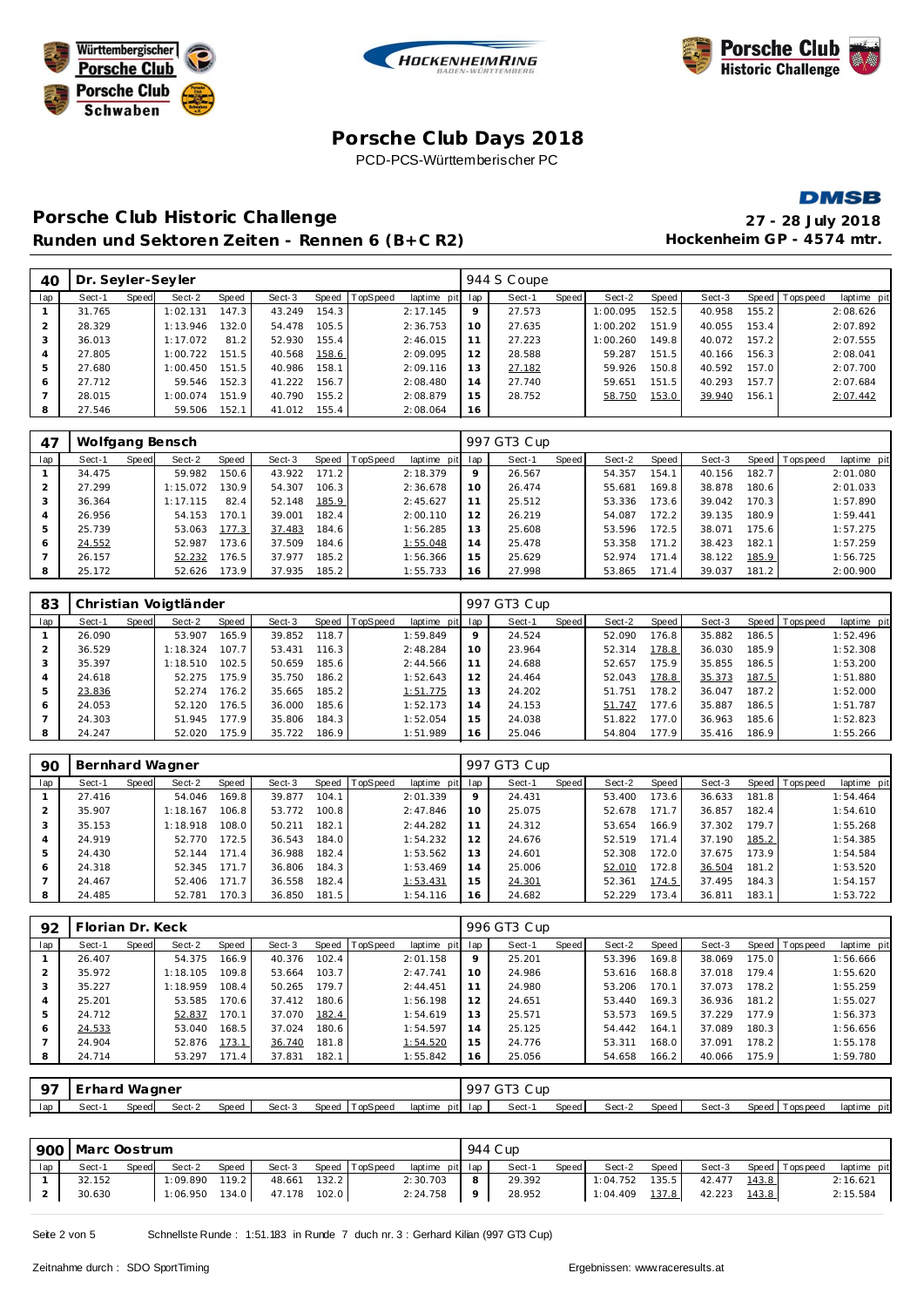





**DMSB** 

## **Porsche C lub Days 2018** PCD-PCS-Württemberischer PC

# **Porsche C lub Historic Challenge 27 - 28 July 2018**

# Runden und Sektoren Zeiten - Rennen 6 (B+C R2) Hockenheim GP - 4574 mtr.

| 37.635 | $1:16.456$ 125.3      | 51.619 142.3    | 2:45.710 | 10 <sup>1</sup> | 29.418 | 137.4<br>1:04.522  | 43.245 142.7      | 2:17.185 |
|--------|-----------------------|-----------------|----------|-----------------|--------|--------------------|-------------------|----------|
| 29.752 | 1:04.923<br>136.9     | 42.322<br>140.6 | 2:16.997 |                 | 29.064 | 137.1<br>1:04.395  | 42.849 142.7      | 2:16.308 |
| 28.856 | 136.0<br>1:04.244     | 41.931<br>143.0 | 2:15.031 | 12 <sup>1</sup> | 29.099 | 1:04.342<br>137.4  | 42.403 141.2      | 2:15.844 |
| 28.697 | 135.8<br>1:04.503     | 41.944<br>143.4 | 2:15.144 | 13 <sup>1</sup> | 28.939 | 1:04.369<br>136.4  | 42.650 142.5      | 2:15.958 |
| 29.243 | $137.2$  <br>1:04.524 | 142.7<br>41.977 | 2:15.744 |                 | 29.778 | 1:05.151<br>134.31 | 42.401<br>$141.2$ | 2:17.330 |

| 901 | Robert Sulma |       |          |       |        |       |                |                 |         | Cayman S |       |          |       |        |       |                |             |
|-----|--------------|-------|----------|-------|--------|-------|----------------|-----------------|---------|----------|-------|----------|-------|--------|-------|----------------|-------------|
| lap | Sect-1       | Speed | Sect-2   | Speed | Sect-3 |       | Speed TopSpeed | laptime pit lap |         | Sect-1   | Speed | Sect-2   | Speed | Sect-3 |       | Speed Topspeed | laptime pit |
|     | 28.496       |       | 59.309   | 144.4 | 41.326 | 161.4 |                | 2:09.131        |         | 27.835   |       | 59.355   | 155.2 | 40.028 | 161.2 |                | 2:07.218    |
|     | 29.914       |       | 1:18.157 | 107.4 | 53.689 | 119.2 |                | 2:41.760        |         | 27.176   |       | 1:00.338 | 153.6 | 40.195 | 158.6 |                | 2:07.709    |
|     | 36.006       |       | 1:17.974 | 89.0  | 52.155 | 161.2 |                | 2:46.135        |         | 27.069   |       | 59.309   | 151.5 | 40.221 | 157.9 |                | 2:06.599    |
|     | 26.549       |       | 58.401   | 154.3 | 39.808 | 162.7 |                | 2:04.758        | $\circ$ | 26.897   |       | 59.517   | 151.0 | 40.102 | 159.3 |                | 2:06.516    |
|     | 26.551       |       | 59.441   | 153.8 | 39.698 | 160.7 |                | 2:05.690        | 10      | 28.336   |       | 1:27.698 | 97.6  |        |       |                | 2:47.716    |

| 911 |        |       | Hans van Spronsen |       |        |       |                 |                 |         | 996 GT3 Cup |       |        |                    |        |       |                 |              |
|-----|--------|-------|-------------------|-------|--------|-------|-----------------|-----------------|---------|-------------|-------|--------|--------------------|--------|-------|-----------------|--------------|
| lap | Sect-1 | Speed | Sect-2            | Speed | Sect-3 | Speed | <b>TopSpeed</b> | laptime pit lap |         | Sect-1      | Speed | Sect-2 | Speed              | Sect-3 |       | Speed Tops peed | laptime pit  |
|     | 47.654 |       | 1:03.338          | 144.0 | 48.035 | 120.8 |                 | 2:39.027        | 8       | 26.252      |       | 54.743 | 170.6              | 38.417 | 171.7 |                 | 1:59.412     |
|     | 32.546 |       | 1:06.939          | 128.0 | 45.646 | 131.5 |                 | 2:25.131        | $\circ$ | 27.336      |       | 56.340 | 165.6              |        |       |                 | 2:05.358     |
|     | 37.336 |       | 1:16.251          | 133.2 | 49.596 | 175.9 |                 | 2:43.183        | 10      | Out         |       | 56.201 | 166.7              | 43.231 | 147.5 |                 | $3:38.190$ P |
|     | 27.870 |       | 56.141            | 168.0 | 38.640 | 174.2 |                 | 2:02.651        |         | 29.750      |       | 59.162 | 159.3              |        |       |                 | 2:12.272     |
|     | 26.476 |       | 56.519            | 165.9 | 39.077 | 174.2 |                 | 2:02.072        | 12      | Out         |       | 55.245 | 165.4 <sub>1</sub> | 38.414 | 169.8 |                 | $2:23.792$ P |
|     | 26.967 |       | 55.960            | 166.7 | 39.710 | 175.3 |                 | 2:02.637        | 13      | 26.162      |       | 55.735 | 163.9              | 38.673 | 172.5 |                 | 2:00.570     |
|     | 26.379 |       | 55.504            | 167.7 | 38.735 | 172.0 |                 | 2:00.618        | 14      | 26.685      |       | 55.438 | 165.1              | 39.488 | 170.6 |                 | 2:01.611     |

| 919 | Roest-Nooy |       |          |       |        |       |          |                 |         | 944 C up |       |          |       |        |                  |                |             |
|-----|------------|-------|----------|-------|--------|-------|----------|-----------------|---------|----------|-------|----------|-------|--------|------------------|----------------|-------------|
| lap | Sect-1     | Speed | Sect-2   | Speed | Sect-3 | Speed | TopSpeed | laptime pit lap |         | Sect-1   | Speed | Sect-2   | Speed | Sect-3 |                  | Speed Topspeed | laptime pit |
|     | 31.216     |       | 1:05.801 | 133.5 | 45.659 | 139.7 |          | 2:22.676        | 8       | 28.613   |       | 1:03.620 | 137.4 | 41.636 | 144.4            |                | 2:13.869    |
|     | 29.070     |       | 1:08.161 | 132.7 | 53.610 | 91.2  |          | 2:30.841        | $\circ$ | 30.249   |       | 1:03.304 | 137.9 | 41.943 | 145.0            |                | 2:15.496    |
| 3   | 36.540     |       | 1:17.098 | 91.2  | 52.413 | 143.0 |          | 2:46.051        | 10      | 28.652   |       | 1:03.092 | 137.9 | 42.080 | 144.2            |                | 2:13.824    |
| 4   | 29.426     |       | 1:04.075 | 138.3 | 41.777 | 142.9 |          | 2:15.278        | 11      | 29.084   |       | 1:03.451 | 137.8 | 42.142 | $144.0 \text{ }$ |                | 2:14.677    |
| 5   | 28.647     |       | 1:03.623 | 136.4 | 42.412 | 144.0 |          | 2:14.682        | 12      | 28.915   |       | 1:03.724 | 138.3 | 42.082 | 145.0            |                | 2:14.721    |
| 6   | 28.717     |       | 1:03.544 | 137.1 | 41.977 | 146.1 |          | 2:14.238        | 13      | 28.736   |       | 1:04.438 | 135.3 | 43.277 | 143.2            |                | 2:16.451    |
|     | 28.370     |       | 1:03.177 | 136.9 | 41.838 | 144.6 |          | 2:13.385        | 14      | 29.603   |       | 1:04.065 | 137.1 | 43.691 | 140.8            |                | 2:17.359    |

| 922 | Robin Verkerk |       |          |                    |        |                    |          |                 |     | 944 C up |       |          |       |        |       |                |             |
|-----|---------------|-------|----------|--------------------|--------|--------------------|----------|-----------------|-----|----------|-------|----------|-------|--------|-------|----------------|-------------|
| lap | Sect-1        | Speed | Sect-2   | Speed              | Sect-3 | Speed              | TopSpeed | laptime pit lap |     | Sect-1   | Speed | Sect-2   | Speed | Sect-3 |       | Speed Topspeed | laptime pit |
|     | 31.739        |       | 1:06.530 | 135.2              | 45.244 | 138.8              |          | 2:23.513        | 8   | 28.881   |       | 1:03.964 | 138.8 | 42.561 | 145.7 |                | 2:15.406    |
|     | 29.916        |       | 1:07.405 | 136.0              | 53.201 | 90.9               |          | 2:30.522        | 9   | 29.043   |       | 1:04.314 | 137.2 | 42.539 | 145.0 |                | 2:15.896    |
|     | 37.400        |       | 1:16.816 | 115.5              | 51.981 | 144.6              |          | 2:46.197        | 10  | 28.394   |       | 1:04.281 | 137.6 | 42.052 | 146.5 |                | 2:14.727    |
|     | 29.016        |       | 1:04.493 | 137.9              | 42.433 | 145.9              |          | 2:15.942        |     | 29.174   |       | 1:04.427 | 137.1 | 42.331 | 145.7 |                | 2:15.932    |
|     | 29.112        |       | 1:03.938 | 137.4              | 42.096 | 146.1              |          | 2:15.146        | 12  | 29.281   |       | 1:04.403 | 137.8 | 42.295 | 145.2 |                | 2:15.979    |
| 6   | 28.588        |       | 1:03.974 | 137.4 <sub>1</sub> | 42.015 | 146.1              |          | 2:14.577        | 13  | 28.851   |       | 1:04.536 | 136.2 | 43.387 | 145.6 |                | 2:16.774    |
|     | 28.665        |       | 1:04.171 | 138.1              | 41.941 | 144.2 <sub>1</sub> |          | 2:14.777        | í 4 | 28.819   |       | 1:03.895 | 137.2 | 42.519 | 145.6 |                | 2:15.233    |

| 926 | Ronald van Vliet |       |          |       |        |       |                  |             |         | Cayman Coupe |       |          |       |        |       |                 |             |
|-----|------------------|-------|----------|-------|--------|-------|------------------|-------------|---------|--------------|-------|----------|-------|--------|-------|-----------------|-------------|
| lap | Sect-1           | Speed | Sect-2   | Speed | Sect-3 |       | Speed   TopSpeed | laptime pit | lap     | Sect-1       | Speed | Sect-2   | Speed | Sect-3 |       | Speed Tops peed | laptime pit |
|     | 29.034           |       | 1:00.613 | 155.2 | 40.986 | 158.6 |                  | 2:10.633    | $\circ$ | 27.362       |       | 58.898   | 154.1 | 40.347 | 158.4 |                 | 2:06.607    |
|     | 29.248           |       | 1:17.921 | 108.7 | 54.491 | 102.7 |                  | 2:41.660    | 10      | 27.823       |       | 58.585   | 155.6 | 40.136 | 160.7 |                 | 2:06.544    |
| 3   | 35.755           |       | 1:17.702 | 85.4  | 52.875 | 157.4 |                  | 2:46.332    |         | 28.112       |       | 59.751   | 152.8 | 40.780 | 159.8 |                 | 2:08.643    |
| 4   | 27.077           |       | 58.582   | 154.1 | 40.035 | 161.4 |                  | 2:05.694    | 12      | 28.406       |       | 59.709   | 155.6 | 40.082 | 162.2 |                 | 2:08.197    |
| 5   | 27.236           |       | 59.195   | 154.9 | 40.813 | 160.2 |                  | 2:07.244    | 13      | 27.711       |       | 59.045   | 153.6 | 40.050 | 159.5 |                 | 2:06.806    |
| 6   | 27.303           |       | 59.166   | 153.8 | 40.130 | 161.9 |                  | 2:06.599    | 14      | 28.811       |       | 59.665   | 150.4 | 40.551 | 160.2 |                 | 2:09.027    |
|     | 28.021           |       | 59.128   | 153.2 | 40.222 | 160.2 |                  | 2:07.371    | 15      | 27.797       |       | 1:00.954 | 152.1 | 40.360 | 160.5 |                 | 2:09.111    |
| 8   | 27.609           |       | 59.104   | 151.5 | 40.290 | 161.7 |                  | 2:07.003    | 16      |              |       |          |       |        |       |                 |             |

| 957 |        |       | Niek Jan Steehouwer |       |        |       |                |             |     | Cavman S |       |        |       |        |       |                |             |
|-----|--------|-------|---------------------|-------|--------|-------|----------------|-------------|-----|----------|-------|--------|-------|--------|-------|----------------|-------------|
| lap | Sect-1 | Speed | Sect-2              | Speed | Sect-3 |       | Speed TopSpeed | laptime pit | lap | Sect-1   | Speed | Sect-2 | Speed | Sect-3 |       | Speed Topspeed | laptime pit |
|     | 27.616 |       | 57.690              | 146.7 | 41.415 | 155.4 |                | 2:06.721    | 9   | 26.622   |       | 57.786 | 157.4 | 39.777 | 161.4 |                | 2:04.185    |
|     | 31.642 |       | 1:17.805            | 106.4 | 53.830 | 109.9 |                | 2:43.277    | 10  | 26.881   |       | 57.624 | 155.2 | 39.901 | 162.7 |                | 2:04.406    |
| 3   | 36.135 |       | 1:17.809            | 91.1  | 50.874 | 161.9 |                | 2:44.818    | 11  | 27.285   |       | 58.944 | 149.0 | 39.616 | 161.9 |                | 2:05.845    |
| 4   | 26.735 |       | 57.652              | 153.8 | 39.471 | 161.4 |                | 2:03.858    | 12  | 27.409   |       | 58.032 | 151.9 | 40.119 | 161.9 |                | 2:05.560    |
| 5   | 26.927 |       | 57.646              | 155.4 | 39.535 | 159.8 |                | 2:04.108    | 13  | 26.642   |       | 58.212 | 156.3 | 39.658 | 159.5 |                | 2:04.512    |
| O   | 26.757 |       | 57.944              | 153.4 | 39.917 | 162.4 |                | 2:04.618    | 14  | 26.675   |       | 58.064 | 151.7 | 39.772 | 161.9 |                | 2:04.511    |
|     | 26.368 |       | 59.313              | 153.6 | 39.439 | 161.4 |                | 2:05.120    | 15  | 28.353   |       | 58.319 | 153.4 | 41.399 | 158.4 |                | 2:08.071    |
|     |        |       |                     |       |        |       |                |             |     |          |       |        |       |        |       |                |             |

Seite 3 von 5 Schnellste Runde : 1:51.183 in Runde 7 duch nr. 3 : Gerhard Kilian (997 GT3 Cup)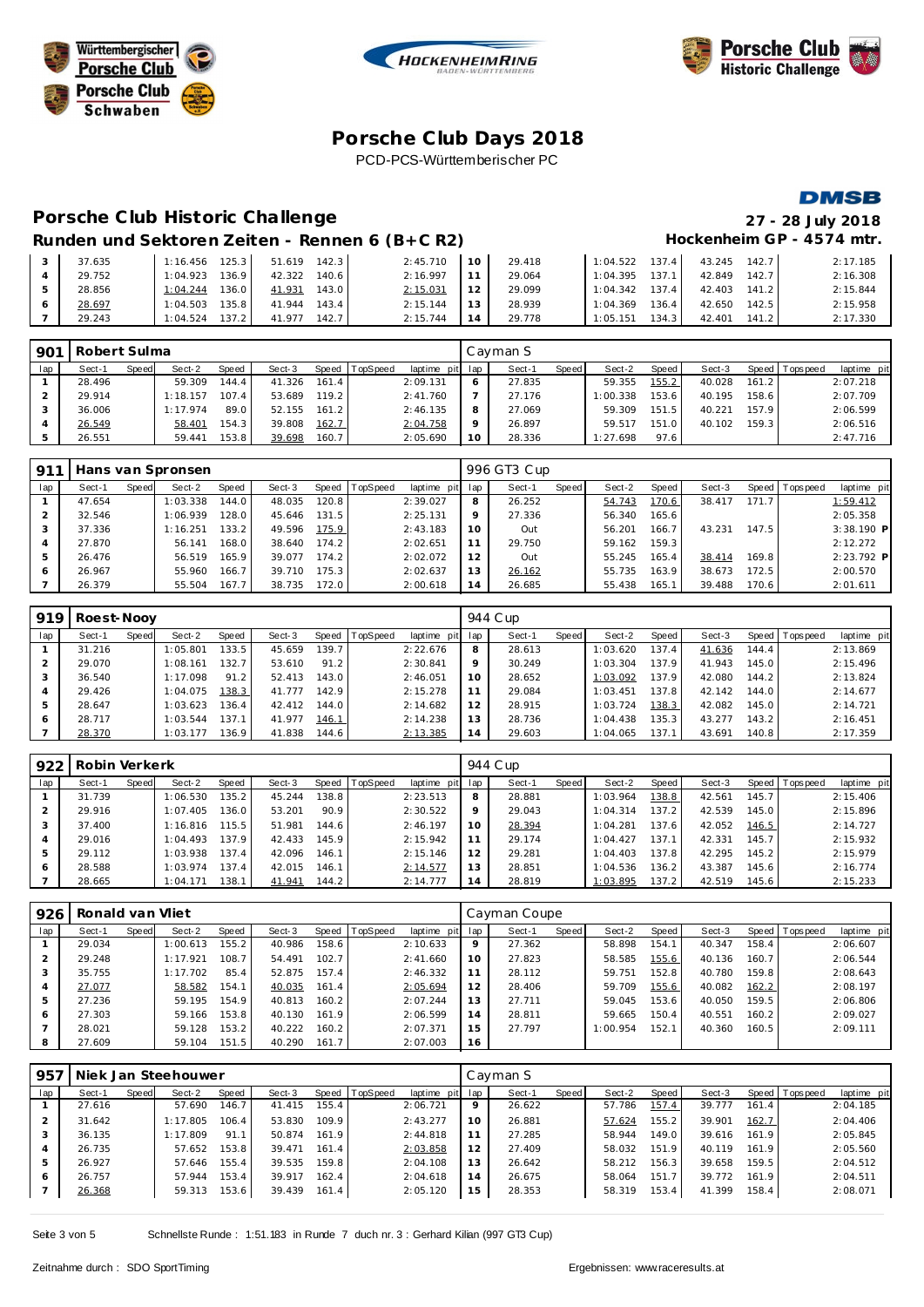





 $\overline{\phantom{a}}$ 

 $\overline{\phantom{a}}$ 

## **Porsche C lub Days 2018** PCD-PCS-Württemberischer PC

**Porsche C lub Historic Challenge 27 - 28 July 2018** Runden und Sektoren Zeiten - Rennen 6 (B+C R2)

27.002 58.249 155.8 39.402 162.2 2:04.653 **16**

| 963 | Pijke ter Burg |       |          |       |        |       |          |                 |         | 944 Coupe |       |          |       |        |       |                |             |
|-----|----------------|-------|----------|-------|--------|-------|----------|-----------------|---------|-----------|-------|----------|-------|--------|-------|----------------|-------------|
| lap | Sect-1         | Speed | Sect-2   | Speed | Sect-3 | Speed | TopSpeed | laptime pit lap |         | Sect-1    | Speed | Sect-2   | Speed | Sect-3 |       | Speed Topspeed | laptime pit |
|     | 31.870         |       | 1:05.449 | 137.4 | 45.710 | 135.7 |          | 2:23.029        | 8       | 28.824    |       | 1:06.783 | 133.3 | 43.020 | 143.4 |                | 2:18.627    |
|     | 29.330         |       | 1:07.850 | 28.0  | 53.647 | 92.1  |          | 2:30.827        | $\circ$ | 28.353    |       | 1:04.528 | 138.5 | 42.770 | 143.8 |                | 2:15.651    |
|     | 36.951         |       | 1:16.790 | 105.0 | 52.895 | 142.5 |          | 2:46.636        | 10      | 28.845    |       | 1:05.102 | 136.5 | 43.153 | 144.0 |                | 2:17.100    |
| 4   | 30.026         |       | 1:04.928 | 37.4  | 42.216 | 145.6 |          | 2:17.170        | A       | 28.673    |       | 1:04.762 | 136.4 | 42.850 | 143.6 |                | 2:16.285    |
| 5   | 28.653         |       | 1:03.894 | 137.6 | 42.309 | 143.8 |          | 2:14.856        | 12      | 28.748    |       | 1:04.395 | 134.8 | 42.258 | 145.4 |                | 2:15.401    |
| 6   | 28.639         |       | 1:04.287 | 134.3 | 42.347 | 145.4 |          | 2:15.273        | 13      | 28.576    |       | 1:04.528 | 136.2 | 43.261 | 144.0 |                | 2:16.365    |
|     | 28.323         |       | 1:04.240 | 137.6 | 41.946 | 143.8 |          | 2:14.509        | 14      | 28.743    |       | 1:04.676 | 137.8 | 43.079 | 143.4 |                | 2:16.498    |

| 966 |        |       | Christiaan van Garderen |       |        |       |          |                 |                 | 944 C up |         |          |       |        |         |                 |             |
|-----|--------|-------|-------------------------|-------|--------|-------|----------|-----------------|-----------------|----------|---------|----------|-------|--------|---------|-----------------|-------------|
| lap | Sect-1 | Speed | Sect-2                  | Speed | Sect-3 | Speed | TopSpeed | laptime pit lap |                 | Sect-1   | Speed I | Sect-2   | Speed | Sect-3 |         | Speed Tops peed | laptime pit |
|     | 32.143 |       | 1:10.322                | 115.9 | 49.543 | 128.9 |          | 2:32.008        | 8               | 29.932   |         | 1:05.506 | 134.2 | 42.911 | 139.7   |                 | 2:18.349    |
|     | 31.332 |       | 1:07.771                | 128.0 | 44.773 | 101.5 |          | 2:23.876        | $\circ$         | 29.032   |         | 1:05.381 | 132.5 | 42.254 | 139.O I |                 | 2:16.667    |
| 3   | 37.703 |       | 1:16.608                | 128.0 | 51.046 | 140.3 |          | 2:45.357        | 10              | 29.226   |         | 1:06.241 | 132.0 | 43.884 | 138.6   |                 | 2:19.351    |
| 4   | 31.641 |       | 1:05.899                | 134.3 | 42.731 | 140.8 |          | 2:20.271        |                 | 29.572   |         | 1:05.763 | 135.3 | 43.811 | 138.6   |                 | 2:19.146    |
| .5  | 29.957 |       | 1:06.952                | 95.4  | 45.119 | 137.4 |          | 2:22.028        | 12              | 29.647   |         | 1:05.423 | 134.2 | 42.352 | 140.4   |                 | 2:17.422    |
| 6   | 30.164 |       | 1:05.670                | 133.2 | 43.095 | 140.4 |          | 2:18.929        | 13 <sup>7</sup> | 29.354   |         | 1:06.516 | 130.1 | 42.662 | 140.1   |                 | 2:18.532    |
|     | 29.698 |       | 1:06.126                | 132.8 | 43.831 | 140.1 |          | 2:19.655        | $\overline{4}$  | 29.876   |         | 1:05.127 | 134.8 | 42.644 | 139.0   |                 | 2:17.647    |

| 982 | Nick Geelen |       |          |       |        |       |                  |                 |     | <b>Boxster Sonst</b> |       |          |       |        |       |                 |             |
|-----|-------------|-------|----------|-------|--------|-------|------------------|-----------------|-----|----------------------|-------|----------|-------|--------|-------|-----------------|-------------|
| lap | Sect-1      | Speed | Sect-2   | Speed | Sect-3 |       | Speed   TopSpeed | laptime pit lap |     | Sect-1               | Speed | Sect-2   | Speed | Sect-3 |       | Speed Tops peed | laptime pit |
|     | 31.318      |       | 1:03.982 | 143.4 | 53.381 | 147.9 |                  | 2:28.681        | 8   | 27.989               |       | 1:02.039 | 143.6 | 43.490 | 151.5 |                 | 2:13.518    |
|     | 29.238      |       | 1:05.462 | 126.9 | 52.656 | 95.9  |                  | 2:27.356        | 9   | 28.584               |       | 1:02.350 | 145.0 | 41.123 | 151.5 |                 | 2:12.057    |
|     | 37.286      |       | 1:16.367 | 119.7 | 52.074 | 150.2 |                  | 2:45.727        | 10  | 28.127               |       | 1:02.148 | 145.0 | 41.127 | 151.3 |                 | 2:11.402    |
| 4   | 29.012      |       | 1:01.403 | 145.0 | 41.227 | 151.0 |                  | 2:11.642        | 11  | 28.196               |       | 1:01.954 | 143.0 | 41.037 | 151.7 |                 | 2:11.187    |
| 5   | 28.122      |       | 1:01.693 | 144.2 | 41.143 | 151.7 |                  | 2:10.958        | 12  | 28.010               |       | 1:01.363 | 145.0 | 40.980 | 151.7 |                 | 2:10.353    |
| 6   | 28.146      |       | 1:02.500 | 141.7 | 41.294 | 151.5 |                  | 2:11.940        | 13  | 28.052               |       | 1:01.199 | 145.0 | 41.004 | 151.9 |                 | 2:10.255    |
|     | 28.065      |       | 1:02.309 | 142.3 | 40.976 | 151.7 |                  | 2:11.350        | i 4 | 28.136               |       | 1:01.726 | 143.6 | 42.581 | 151.5 |                 | 2:12.443    |

| 986 | Albert Jonkman |       |          |       |        |       |                |                 |                | <b>Boxster Sonst</b> |       |          |         |        |       |                 |             |
|-----|----------------|-------|----------|-------|--------|-------|----------------|-----------------|----------------|----------------------|-------|----------|---------|--------|-------|-----------------|-------------|
| lap | Sect-1         | Speed | Sect-2   | Speed | Sect-3 |       | Speed TopSpeed | laptime pit lap |                | Sect-1               | Speed | Sect-2   | Speed ! | Sect-3 |       | Speed Tops peed | laptime pit |
|     | 32.293         |       | 1:10.202 | 118.9 | 49.715 | 119.9 |                | 2:32.210        | 8              | 30.965               |       | 1:05.333 | 133.8   | 43.812 | 141.2 |                 | 2:20.110    |
|     | 32.175         |       | 1:07.377 | 132.2 | 45.490 | 136.0 |                | 2:25.042        | $\circ$        | 29.377               |       | 1:05.141 | 135.3   | 42.287 | 142.7 |                 | 2:16.805    |
| 3   | 37.166         |       | 1:16.201 | 128.6 | 51.423 | 139.2 |                | 2:44.790        | 10             | 29.659               |       | 1:05.311 | 133.7   | 59.208 | 134.3 |                 | 2:34.178    |
|     | 31.655         |       | 1:06.221 | 136.0 | 43.688 | 141.5 |                | 2:21.564        |                | 31.072               |       | 1:05.039 | 136.4   | 42.615 | 141.9 |                 | 2:18.726    |
| 5   | 29.540         |       | 1:05.180 | 132.8 | 44.519 | 139.2 |                | 2:19.239        | 12             | 28.988               |       | 1:03.633 | 139.4   | 42.506 | 144.2 |                 | 2:15.127    |
| 6   | 29.869         |       | 1:05.923 | 134.2 | 42.679 | 140.6 |                | 2:18.471        | 13             | 31.038               |       | 1:06.013 | 133.8   | 42.429 | 142.7 |                 | 2:19.480    |
|     | 29.840         |       | 1:05.667 | 132.0 | 43.403 | 139.2 |                | 2:18.910        | $\overline{4}$ | 29.901               |       | 1:05.822 | 137.1   | 43.120 | 140.8 |                 | 2:18.843    |

| 987 | JeanPaul Hulsebos |       |          |       |        |       |                |             |     | Cayman 718 |         |        |       |        |       |                |             |  |  |  |
|-----|-------------------|-------|----------|-------|--------|-------|----------------|-------------|-----|------------|---------|--------|-------|--------|-------|----------------|-------------|--|--|--|
| lap | Sect-1            | Speed | Sect-2   | Speed | Sect-3 |       | Speed TopSpeed | laptime pit | lap | Sect-1     | Speed I | Sect-2 | Speed | Sect-3 |       | Speed Topspeed | laptime pit |  |  |  |
|     | 28.124            |       | 59.002   | 150.6 | 40.926 | 155.2 |                | 2:08.052    | 9   | 26.374     |         | 57.843 | 156.5 | 39.804 | 164.4 |                | 2:04.021    |  |  |  |
| 2   | 30.763            |       | 1:18.036 | 108.4 | 53.726 | 115.4 |                | 2:42.525    | 10  | 26.650     |         | 57.765 | 154.3 | 40.207 | 164.9 |                | 2:04.622    |  |  |  |
| 3   | 36.131            |       | 1:17.727 | 91.7  | 51.363 | 164.6 |                | 2:45.221    | 11  | 26.927     |         | 57.741 | 155.4 | 41.181 | 143.6 |                | 2:05.849    |  |  |  |
| 4   | 26.527            |       | 57.660   | 154.3 | 39.848 | 164.4 |                | 2:04.035    | 12  | 28.468     |         | 58.699 | 154.3 | 40.358 | 165.1 |                | 2:07.525    |  |  |  |
| 5   | 26.767            |       | 57.028   | 155.4 | 40.417 | 163.9 |                | 2:04.212    | 13  | 26.393     |         | 57.718 | 156.3 | 39.644 | 164.9 |                | 2:03.755    |  |  |  |
| 6   | 26.537            |       | 57.683   | 154.1 | 39.872 | 166.2 |                | 2:04.092    | 14  | 26.467     |         | 58.475 | 154.7 | 40.235 | 163.9 |                | 2:05.177    |  |  |  |
|     | 26.366            |       | 57.905   | 155.8 | 39.639 | 164.9 |                | 2:03.910    | 15  | 27.629     |         | 58.478 | 152.5 | 45.456 | 153.4 |                | 2:11.563    |  |  |  |
| 8   | 26.766            |       | 58.191   | 154.9 | 39.630 | 165.1 |                | 2:04.587    | 16  |            |         |        |       |        |       |                |             |  |  |  |

| 988 | Jan-Wim de Koekkoek |       |          |       |          |       |                |                 |         | Cayman S |         |          |       |        |        |                |             |  |  |  |
|-----|---------------------|-------|----------|-------|----------|-------|----------------|-----------------|---------|----------|---------|----------|-------|--------|--------|----------------|-------------|--|--|--|
| lap | Sect-1              | Speed | Sect-2   | Speed | Sect-3   |       | Speed TopSpeed | laptime pit lap |         | Sect-1   | Speed I | Sect-2   | Speed | Sect-3 |        | Speed Topspeed | laptime pit |  |  |  |
|     | 29.591              |       | 1:01.818 | 152.5 | 1:09.514 | 158.6 |                | 2:40.923        | $\circ$ | 27.464   |         | 1:00.169 | 151.0 | 40.610 | 159.5  |                | 2:08.243    |  |  |  |
|     | 28.491              |       | 1:07.371 | 147.7 | 45.116   | 130.3 |                | 2:20.978        | 10      | 27.400   |         | 1:00.511 | 149.4 | 40.748 | 159.1  |                | 2:08.659    |  |  |  |
| 3   | 37.699              |       | 1:16.089 | 132.7 | 50.278   | 161.2 |                | 2:44.066        | 11      | 27.255   |         | 1:00.654 | 151.3 | 41.512 | 161.7  |                | 2:09.421    |  |  |  |
| 4   | 30.104              |       | 1:00.075 | 151.0 | 42.233   | 161.7 |                | 2:12.412        | 12      | 27.314   |         | 1:00.313 | 148.8 | 42.183 | 159.8  |                | 2:09.810    |  |  |  |
| 5   | 27.292              |       | 59.403   | 153.4 | 40.792   | 160.5 |                | 2:07.487        | 13      | 27.480   |         | 59.595   | 150.6 | 41.143 | 159.1  |                | 2:08.218    |  |  |  |
| 6   | 28.292              |       | 59.477   | 151.9 | 40.832   | 161.2 |                | 2:08.601        | 14      | 28.380   |         | 59.841   | 149.6 | 41.822 | 157.9  |                | 2:10.043    |  |  |  |
|     | 27.166              |       | 59.542   | 150.4 | 40.949   | 160.5 |                | 2:07.657        | 15      | 28.151   |         | 1:01.208 | 147.3 | 41.192 | 149.81 |                | 2:10.551    |  |  |  |
| 8   | 27.162              |       | 1:00.255 | 147.9 | 40.642   | 161.2 |                | 2:08.059        | 16      |          |         |          |       |        |        |                |             |  |  |  |

Seite 4 von 5 Schnellste Runde : 1:51.183 in Runde 7 duch nr. 3 : Gerhard Kilian (997 GT3 Cup)